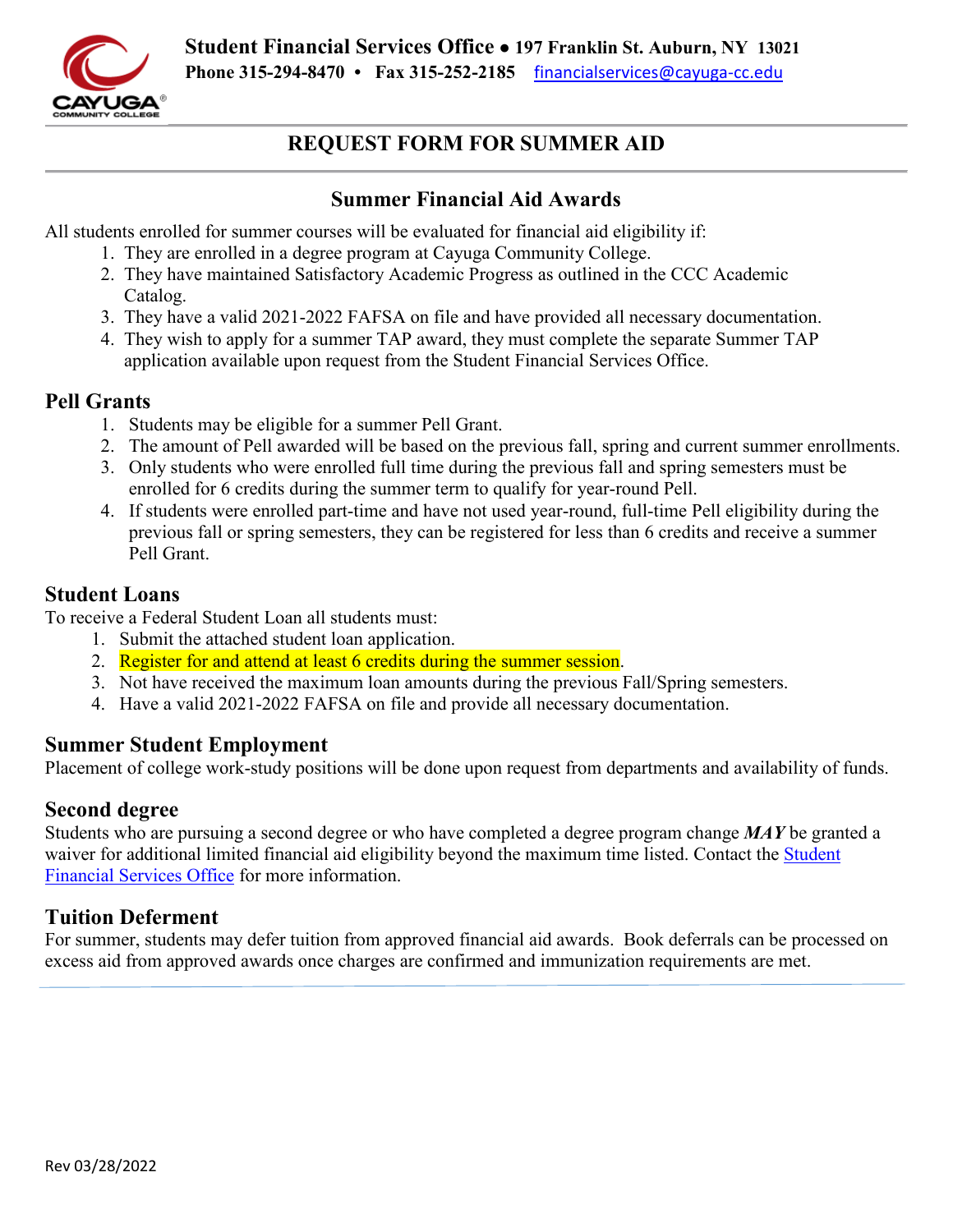#### **Students should read and make sure they understand the following information:**

Summer financial aid awards will be based on enrollment **at the time the award is made**. *I understand that I must notify the Student Financial Services Office of any changes to my summer schedule.* 

- I understand that my award may be **adjusted, canceled or delayed:**
- 1. If I withdraw from any classes or am withdrawn by my instructor.
- 2. If any of my classes are canceled or I do not attend all my classes or if my schedule changes **in any way.**
- 3. If I fail to successfully complete any classes.

#### **If a student withdraws from summer courses their financial aid awards may be adjusted or canceled.**

 choose to use a summer TAP award please be aware of the following conditions Summer TAP is very limited and has a lengthy disbursement timeframe. If you and requirements:

- $\triangleright$  Students must be in good academic standing.
- $\triangleright$  Students who use summer TAP funds for less than full-time attendance in summer will not be disbursed until fall of the following year (i.e. summer 2022 funds will be disbursed in fall 2023).
- $\triangleright$  If the amount of a student's deferral does not cover their entire tuition bill, students will be responsible to pay any balance due from their own funds.
- $\triangleright$  If for any reason the student does not meet the eligibility requirements for their TAP award, the student agrees to pay the account in full plus any collection costs.
- $\triangleright$  Students must be enrolled in at least 6 credit hours during the summer term.
- $\triangleright$  Students understand that summer TAP requires completion of 24 credits (full-time enrollment) during the 2 previous semesters and cannot include more than 3 credits of remedial coursework per semester.
- $\triangleright$  Students understand that they must have been a full-time student in the prior spring semester.
- $\triangleright$  Students understand that by using a TAP award for the summer, they will be reducing their eligibility for 4 full years of TAP funding.